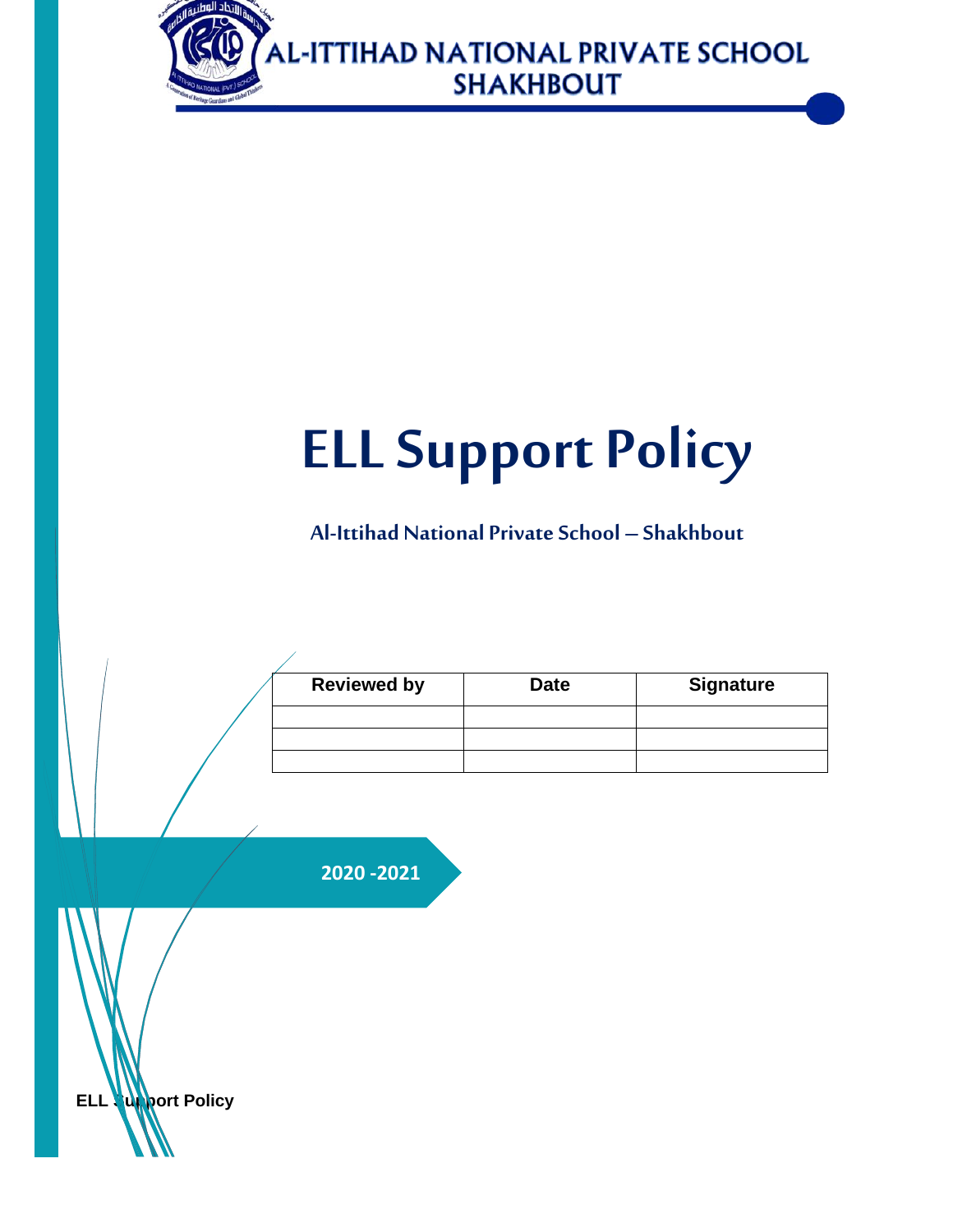#### **Introduction**

At Al-Ittihad National Private School, we believe that no student is left behind and this applies to all aspects of students' education – their teaching and learning, their achievements, their attitudes and their well-being. We encourage our students to work to their full potential, and we take account of each student's individual needs and experiences. We recognize that an individual's languageisessentialtohisorhersenseofidentity,belongingandself-worth.Weaim to provide an environment and curriculum which positively value and reflect the languages and cultures of all students.

### **ELL Definition**

Itisanacronymof*EnglishLanguageLearner*.TheELLstudentsaredefinedaroundtheworldas students served in programs of language assistance, such as English as a second language, highintensity language training, and bilingual education

#### **Aims and Objectives**

The aim of this policy is to provide guidelines to school staff on the delivery of English as an additional language.Our objective is to put in place support forallthe needs of students who are learning English as an additional language. By doing so, we aim to ensure that they have equality of opportunities in all areas of school life. Our main aims are to:

- Help ELL students to become confident and improve their English reading, writing, listening and speaking skills in order to be able to fulfil their academic potential;
- Monitor student' progresssystematically;
- Use different resources and strategies to meet the different needs of ELL students and parents to raise theirachievement;
- Encourage parental support in improving children's attainment.

#### **Identifying Students with English language learning difficulties:**

Identifying students with English language learning difficulties is initially done on the basis of diagnostic/screening test from the class teacher/English teacher's side. Once a potential student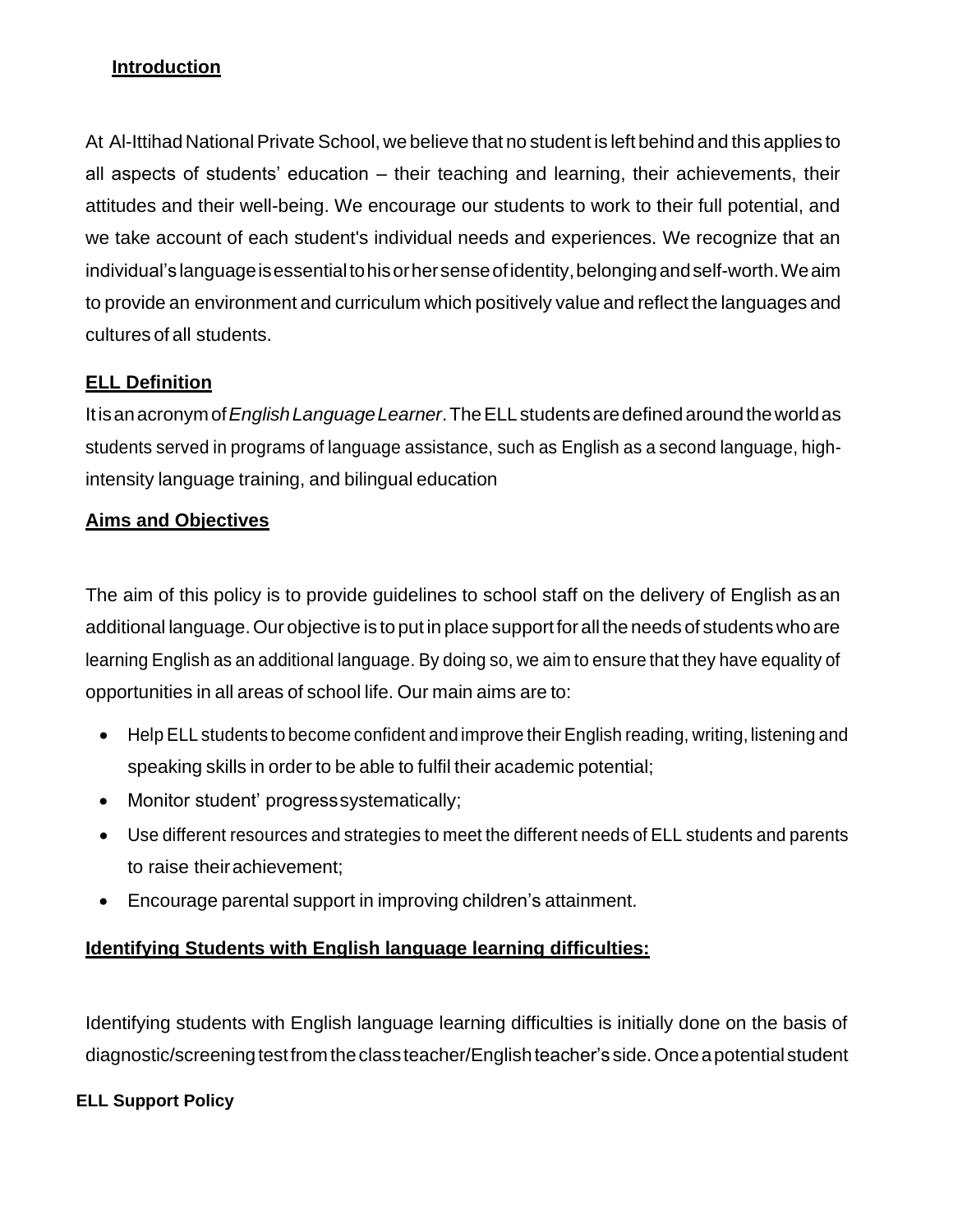with English language learning difficulties is identified, another diagnostic/screening assessment, which has further ELL orientation concerns, takes place by the ELL Support teacher who is responsible for setting up an Individualized Learning Plan within a level-based content frame, and then lessons can be structured as appropriate. TheELL support program will help to develop the English skills of their son/daughter. The duration of the program is 12-16 weeks. Lessons are conducted either on an individual basis or in small groups based on timetable constraints and students' numbers. In the ELL department, we take into account the wide range of different educational backgrounds and expectations of our students, different levels and abilities, different linguistic needs and the different dynamics of class, small group and individual teaching.

We strive to ensure that our lessons maintain pace, variety and challenge which encourage active learning and are properly differentiated.

#### **ELL Admittance Procedures**

For a student to be identified as an ELL support student, the following procedure and criteria will be followed:

- 1. Basedontheinitialassessmentthatwillbemadebytheclassteacher/Englishteacher, which includes questions that measure reading, writing, speaking and listening skills, students will be placed in ELL:
	- If the student does not speak English;
	- If the student speaks some English, but the level of understanding is far below theagelevelnormandtheyhadoneyearofpreviousEnglishclassesatanother school, like governmentalschools;
	- **E** If the student's oral communication skills are satisfactory, but the reading results boundaries are two levels below the lowest reading level in the assigned class; these boundaries are identified within a specific rubric and criteria.
	- **EXECT** If the student indicates a reading level equal to the lowest reading level in the assigned class, but the writing samples indicate a severe lack of language usage, conventions, and structure for the class level.
- 2. The parents of the ELL support students will be contacted and a meeting will be set with the class teacher/English teacher to discuss the academic level of their daughter/son and how the ELL support program will help to develop the English skills of their son/daughter. An approval form will be signed by the parents.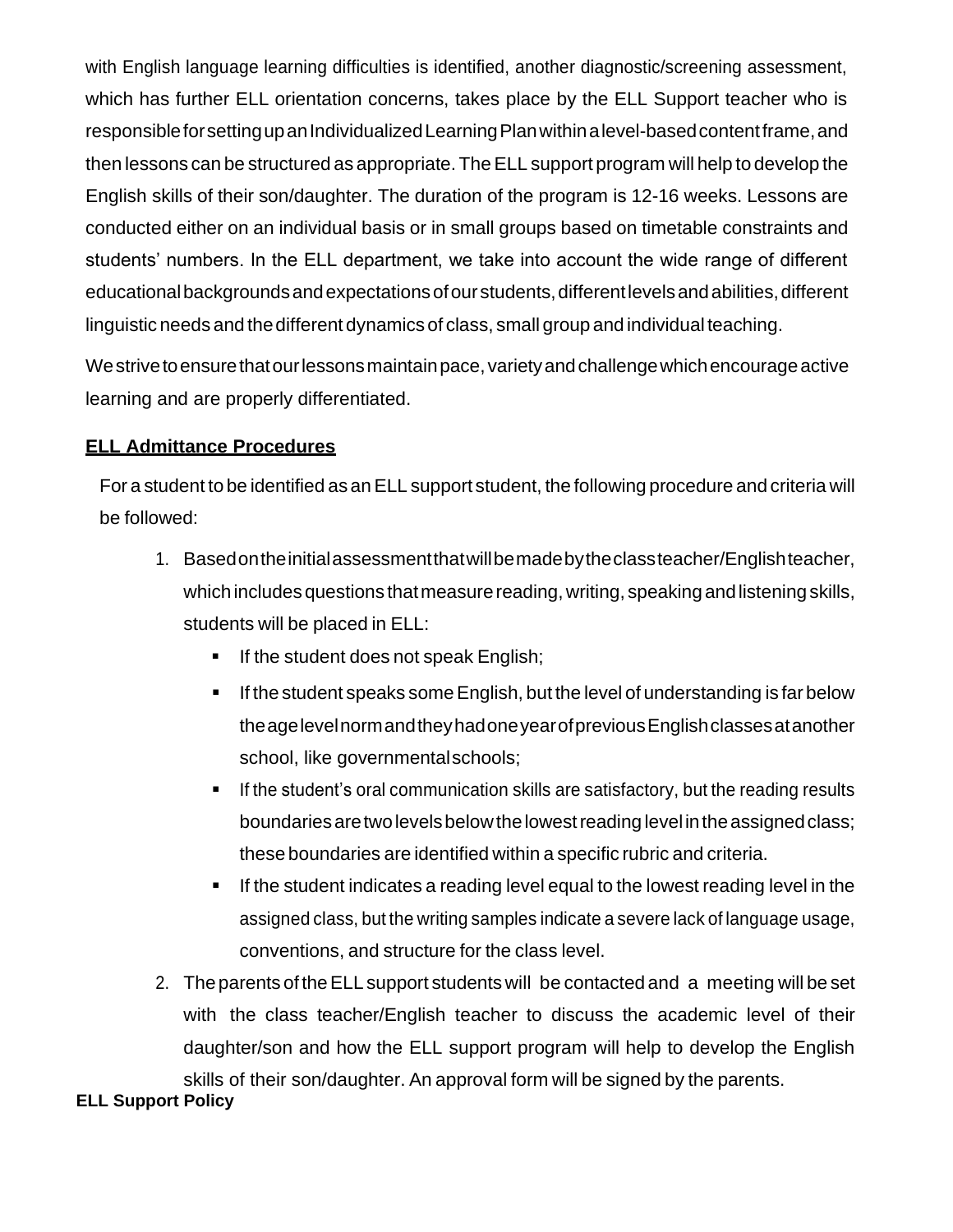#### **Program Service Model**

ELL students receive specialized language instructions, inside and outside classes in the primary and the middle grades, from ELL Support teachers 3 times per week on a regular basis. They also receive differentiated support in their grade level and subject areas classes from their class teacher/English teacher.

#### **Roles and Responsibilities**

The ELL Department's main role is to help students, with little or no English background, feel confident inside and outside the classroom by improving their English language skills.

#### **Professional Responsibilities**

- Identify incoming ELL students, with support of the class teacher/English teacher.
- Develop ELL students' skills by simplifying the information and building on their previous knowledge.
- Differentiate planning and teaching to take into account the learning needs of students.
- Liaise with the class teacher/English teachers to identify the needs of every individual student andsupporther/himwiththeneededinformation,worksheets,activitiesand aidstodevelop their reading, writing, speaking, listening and analysis skills.
- Collaborate with the class teacher/English teacher to plan and prepare material, worksheets, activities andaids todevelop the students'English skills.This collaboration providesample opportunity to constantly reflect on the progress of each ELL support student in the class.
- Meet with class teacher/English teacher at least once a week to prepare the weekly plan material one week in advance.
- Encourage ELL students to speak English at all times while in school premises.
- Develop individual/group action plan for each ELL student or group of the ELL students.
- Provide practical guidance on strategies of how to raise achievement.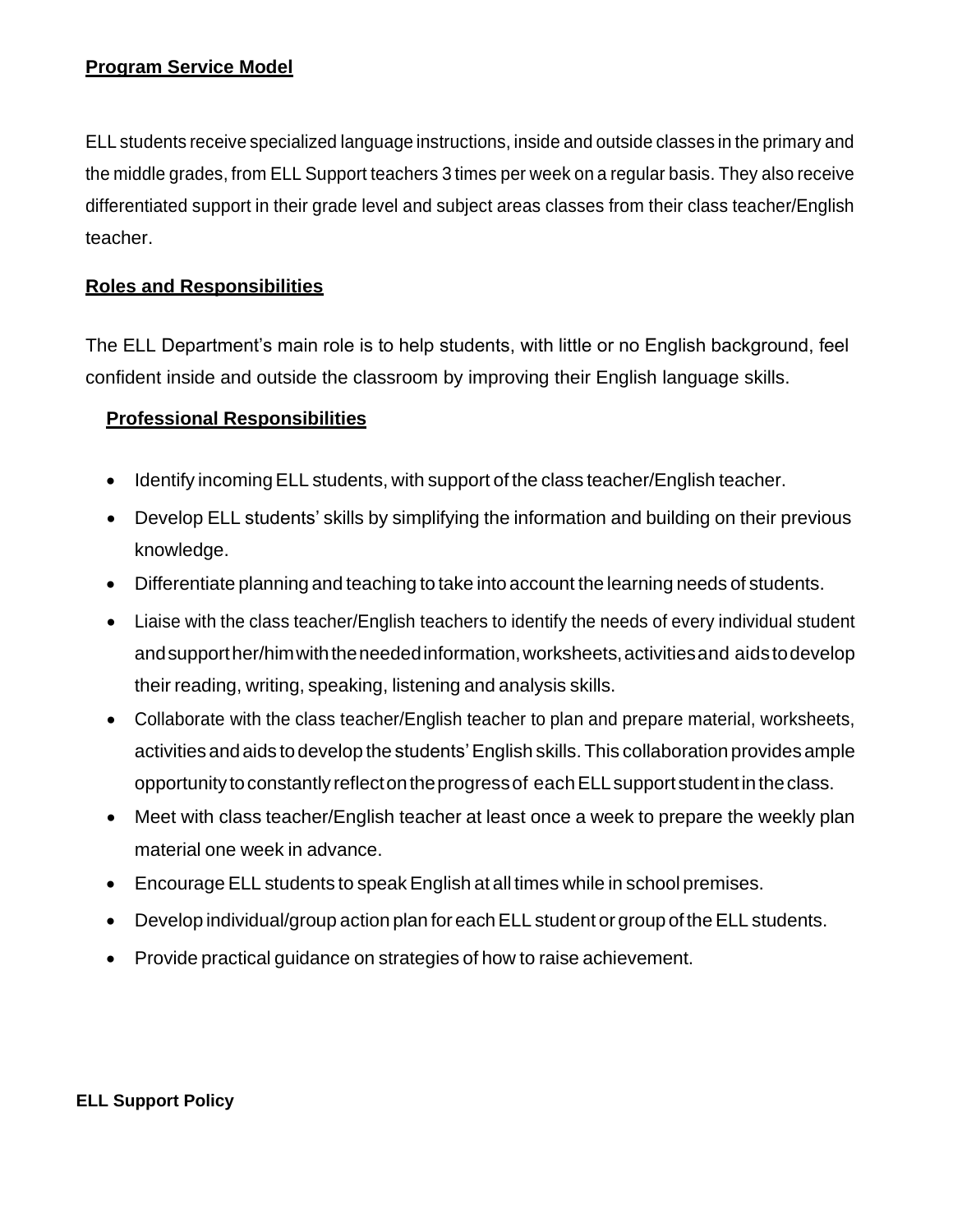## **As OtherSpecific Responsibilities related to the role of the EALSupport Teacher(This is related to the Middle Grades ONLY)**

- Work closely with the ELL& English Department Coordinators to secure and maintain effective communication and continuity of practice;
- Liaise with the Librarian regarding provision of books in English and culturally relevant texts;
- Celebrate the cultural diversity of the school population andexplore possible links with home countries through the Internet and other activities;
- Initiate and develop partnerships with parents/community;

### **Assessment**

The ELL department uses all available assessment data to monitor and track progress of students who have weaknesses in English language skills. The continuous and regular collaborative planning and teaching between ELL Support teachers and the class teacher/English teacher provide ample opportunities to constantly reflect on the progress of each student in the class.

#### **Types of Assessment**

#### **Pre-Assessment**

This type of assessment is administered to collect information about a student's readiness to provide information to assist planning and guide differentiated groups in the ELL Department. In this situation, the teacher does not grade the pre-test, but instead uses the information to determinegroupingofstudentsandsetanactionplanintermsofstudents'weaknesses.ThePre-Assessment tests include two diagnostic/screening tests which will be conducted by the class teacher/English teacher and the ELL Support teacher.

#### **Formative Assessment**

This type of assessment is administered during the instruction of the unit that would provide ELL Support teachers with knowledge of how students are progressing toward learning objectives in order to plan future lessons and next steps in a unit. Assessment tools include quizzes, worksheets, tests, rubrics and anecdotal notes. Through the Formative Assessments, the ELL Support teacher may simplify the instructional material, information and the tasks and use different terminologies that will enable the students to their summative assessment.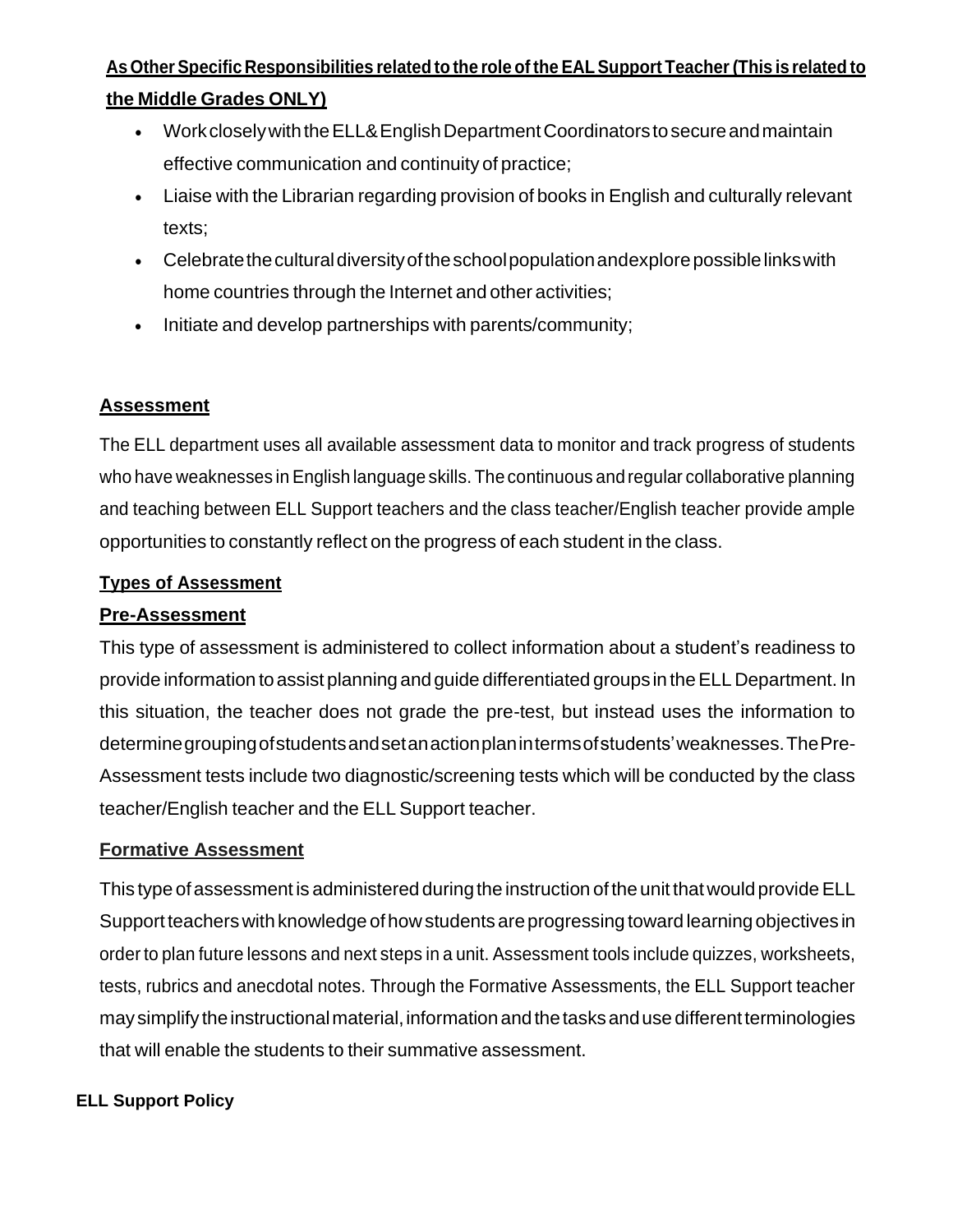### **Summative Assessment**

This type of assessment is administered at the end of the teaching and learning process and providesstudentswithanopportunitytoshowwhat they havelearnedandwhattheirprospective needs are. All the students in the class will have the same assessment and the same learning objectives, criteria andrubrics.

#### **Reporting Procedures**

ELL students receive report cards from their class teacher/English teacher and ELL Support teacher twiceayear to denote that the student's linguisticabilities and to make anaccurate assessment of their attainment on a certain expectation.

#### **Exit ELL Support Program**

A student is removed from the ELL program when either the ELL support teacher or the class teacher/English teacher feels, based on the day-to-day assessments or observations, that the studentiscapableofjoiningtheclasswithoutfurtherELLsupport.TheELLSupportteachers,the classteacher/EnglishteacherandELLcoordinatorrevieweachstudent'sportfolioorsamplesof work before the student exits the ELL Program. Decisions for exit are based on several of the following pieces of evidence:

- When reading, writing and speaking level rises to that of standard of the lowest reading group in class.
- When writing language skills rise to a satisfactory level. (This decision will be reached to by both the ELLSupport teacher and the class teacher/English teacher)
- Classroom observations:
- Running records;
- ELL and homeroom class work;
- Tests

#### **One of the two courses of action will be adopted based on the decision made:**

• If the support team decides that the student is ready to exit ELL support, the parents will be met and the progress will be explained and the parents will be informed of the change.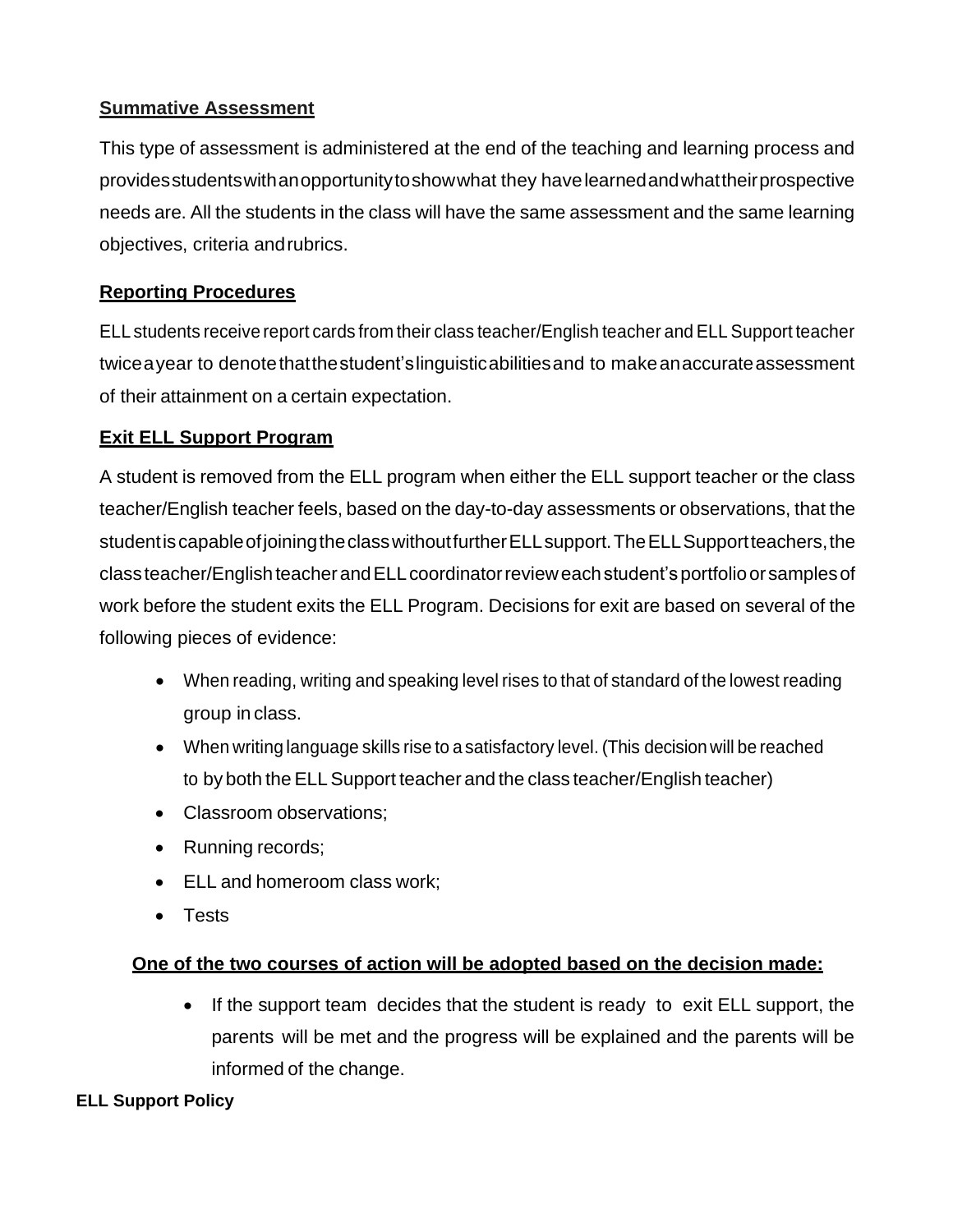- If the support team decides that the student needs further support because she/he was not capable to reach the expected standards, the Student Support Committee will meet after 6 to 8 weeks to discuss the student's academic level and make a comprehensive study case for him/her to reach a decision of whether the student will continue in the ELL program or not. This decision may arise from a variety of factors, such as;
	- o No English used at home
	- o Parents cannot offer any home support
	- o Student has a history of missing a lot of school

## **Teaching and Learning**

- Provide supportive contexts for learning by ensuring that learning builds on previous knowledge and by using a range of strategies for scaffolding language and learning.
- Show differentiated work for ELL students.
- Recognize that ELL students need more time to process answers and to complete extended work.
- Provide classroom activities that have clear learning objectives and use appropriate materials and support to enable students to participate in lessons.
- Provide additional visual support e.g., posters, pictures, photographs, objects, demonstration and use of gestures.
- Prepare resources that support the development of student's language skills and understanding, including visuals and graphic organizers.
- Provide ample opportunities for speaking, pair work, collaborative activities etc.
- Create a learning environment which promotes respect, co-operation and mutual support beneficial to all individuals and not to tolerate racist or biased attitudes and behavior.
- Have high expectations of students but be sympathetic to emotional difficulties students may be experiencing.
- Use ICT to aid an ELL student's development and achievement.
- Use bilingual resources and teaching aids to develop an ELL child's understanding and confidence with language.
- Make ongoing assessments and keep a record of progress.